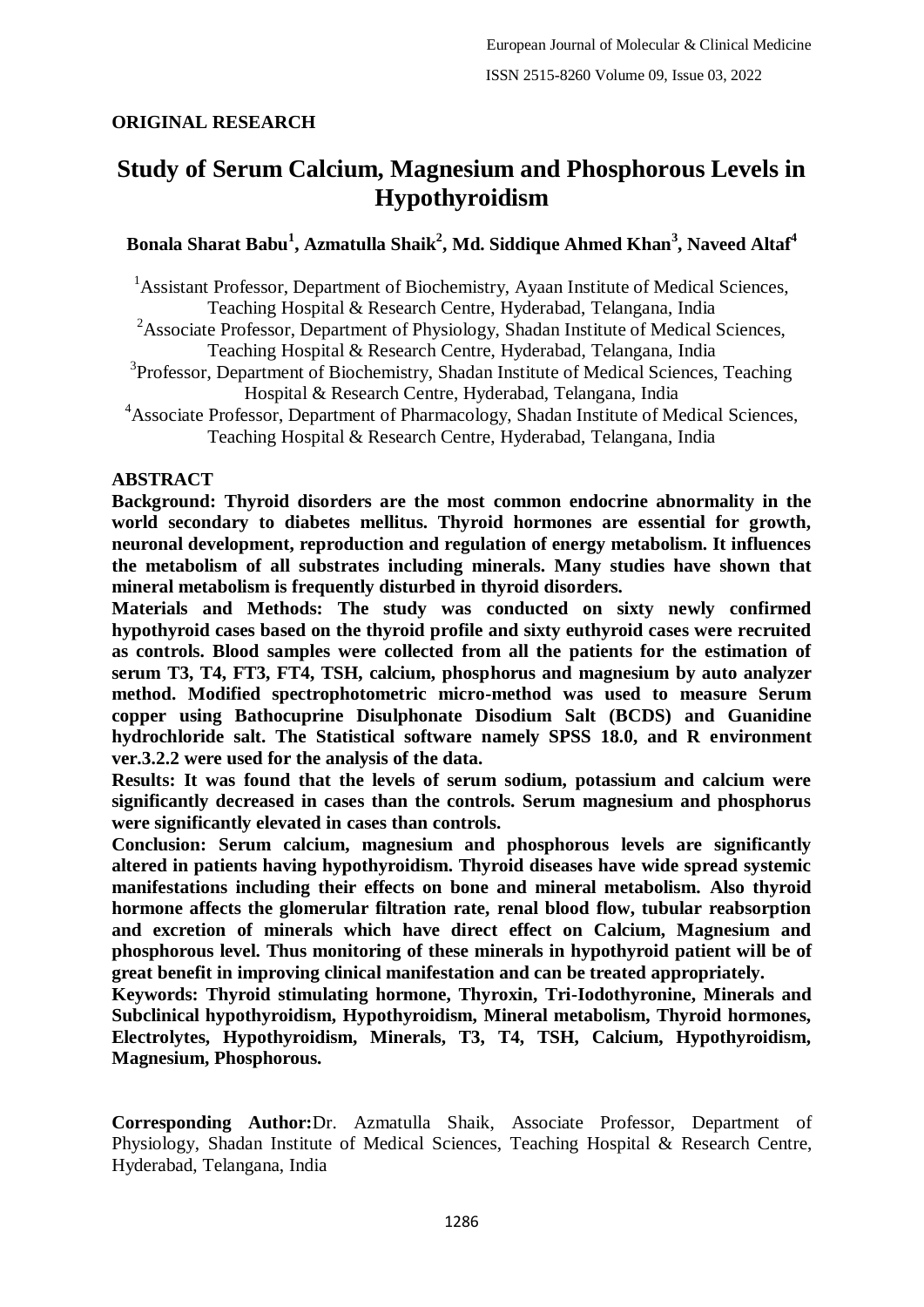#### **INTRODUCTION**

The thyroid gland is involved in a variety of metabolic functions, including lipid, carbohydrate, protein, and mineral metabolism. $[1,2]$  Thyroid hormones are necessary for the physiological growth and maturation of the skeletal system. Thyroid disease is widespread, and its incidence and prevalence are thought to rise with age. Hypothyroidism is one of the most common endocrine illnesses today, caused by a lack of thyroid hormones. The condition causes metabolic processes all across the body to slow down. The disease affects between 12% and 15% of the world's population. Women have a higher rate of infection than men.<sup>[3,4]</sup> Thyroid hormones are essential for the development and growth of the skeletal system. According to this research, TSH is a direct regulator of bone remodeling, highlighting the significance of the hypothalamo pituitary thyroid axis' integrity.<sup>[5]</sup> Thyroid disorder has a negative impact on mineral and bone homeostasis.[6] Thyroid hormones control several metabolic pathways, and divalent metal ions like calcium, phosphorus, and magnesium are required for metalloenzymes.[7]

According to the literature, hypocalcemia is a common finding in hypothyroid patients. Thyroid hormones regulate calcium levels in the bloodstream by releasing calcium from cells. Since thyroxine levels are lower in hypothyroidism, calcium outflow from cells is reduced.[8] In hypothyroidism, increased calcitonin output can help with calcium tubular clearance and phosphate tubular absorption.[9] In hypothyroidism, disturbances in magnesium metabolism have also been discovered in a few studies.<sup>[10]</sup> According to the literature, serum magnesium levels are higher in hypothyroid disorders.<sup>[11]</sup> Despite the fact that increases in calcium and magnesium account for minor levels in thyroid disorders, these disruptions were critical in the long run for the patients.[12]

Secondary osteoporosis is caused by a variety of factors, including thyroid disorders. Hypothyroidism causes reduced calcium levels due to poor calcium mobilization into the bone. Furthermore, calcitonin synthesis rises, facilitating phosphate reabsorption and calcium excretion from the tubules of the kidney. Mineral metabolism problems, such as calcium and magnesium deficiency, have been linked to major metabolic disorders including hypertension and cardiovascular disease. Mineral levels in hypothyroidism have been studied extensively, with mixed results. Mineral status in subclinical hypothyroidism has received very little research. As a result, the current study was conducted to establish the mineral status of hypothyroid patients in terms of calcium and phosphorus. Since the impact of hypothyroidism on these minerals is complicated, this research was conducted to determine their changes.

# **MATERIALS & METHODS**

A case control study was done for the duration of one year on the confirmed patients of hypothyroid visiting Department of Biochemistry, at tertiary care teaching Hospital. Age, sex matched euthyroid healthy individuals visiting hospital for routine health checkups were taken as controls. Sixty clinically healthy volunteers with euthyroid status and sixty newly diagnosed and untreated cases of hypothyroidism patient among the age group of 25-60 years were taken for the study. Estimation of sample size was done by using sample size calculator Piface 1.72 and Power of the study was calculated more than 80%. The study was approved by the ethical committee of the institution. Informed consent was taken from all the participants.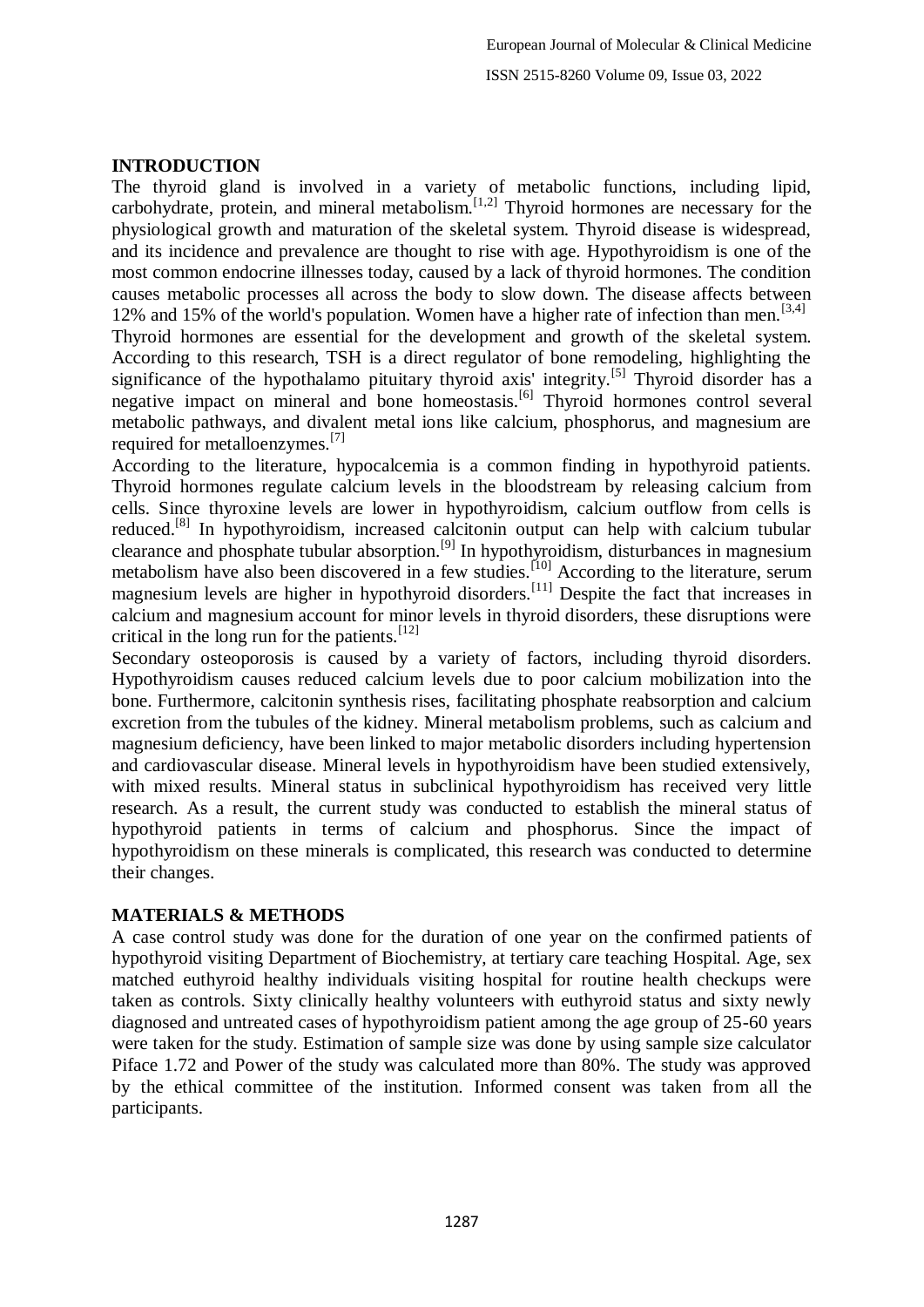# **Inclusion criteria:**

Biochemically, diagnosis of hypothyroidism was established based on decreased serum T3 ( $\leq 0.5$  ng/mL) and T4 ( $\leq 4.6$  ug/dL) levels associated with increased with TSH levels ( $\geq 5.4$ ) μIU/mL) and were included as cases in the study.

#### **Exclusion criteria:**

Pregnant women, patient with history of hepatic disease, renal disease, alcoholism or critically ill patients or the patients who were on mineral supplementation, anti-thyroid drugs or any other medications that influence the calcium, magnesium, phosphorus and copper metabolism were excluded.

A 5 mL of venous blood samples was collected from median cubital vein by venipuncture avoiding hemolysis into an evacuated vacuum tube under aseptic precaution. Samples were centrifuged after 30 minutes at 3000 rpm for ten minutes. The sample was aliquoted and kept at -20°C as per standard protocol until analysis was done. All the analysis was carried on serum samples.

# **Statistical Analysis**

Statistical analysis was done by SPSS 18.0, and R environment version.3.2.2 was used for the data analysis. Student paired t-test was used to compare the results of cases and controls. Pvalue of <0.05 was considered as significant. All the parameters were compared with T3, T4, TSH, FT3, FT4 levels and correlation between parameters was done by Pearson's correlation coefficient.

# **RESULTS**

A total of 60 cases and 60 controls were studied. Among the cases 18 (30%) were male and 42 (70%) were female. In the control group 22 (37%) were male and 32 (53%) were female. There were more females than males among cases. There was also more number of females than males in control group.

| Age in years        | Cases              |               | <b>Control</b>   |               |
|---------------------|--------------------|---------------|------------------|---------------|
|                     | No.                | $\frac{6}{9}$ | No.              | $\frac{6}{9}$ |
| $30$                |                    | 29            |                  |               |
| $31 - 40$           |                    |               |                  | 42            |
| $41-50$             |                    |               |                  |               |
| $>50$               |                    |               |                  | $\sqrt{2}$    |
| Total Mean $\pm$ SD | $22.37 \pm 5.1670$ |               | $25.39 + 5.2976$ |               |

#### **Table 1: Age distribution of cases and control.**

[Table 1] shows the highest number (51%) of cases belonged to the age group 31-40 years. The mean age of case was  $22.37 \pm 5.1670$  with S.E of mean was 0.5167.

Also there were significant more number of euthyroids in 31-40 years of age in control groups. The mean age of control was  $25.39 \pm 5.29766$  with S.E of mean was 0.5297.

| Lab variables        | <b>Hypothyroid cases</b> | Healthy controls $(n=60)$       | t value | p value       |
|----------------------|--------------------------|---------------------------------|---------|---------------|
|                      | $(n=60)$                 |                                 |         |               |
|                      | $Mean \pm SEM$           | $Mean \pm SEM$                  |         |               |
| $TSH$ ( $\mu$ IU/ml) | 36.2348 ± 2.36847        | $0.6798 \pm 0.01028$            | 7.67    | $< 0.001*$    |
| $T3$ (ng/dl)         | $28.2348 \pm 1.13450$    | $61.1020\overline{\pm 0.12041}$ | 10.237  | $\leq 0.001*$ |
| $T4 \text{ (µg/dl)}$ | $1.2314\pm0.00124$       | $2.5467 \pm 0.01237$            | 15.317  | $<0.001*$     |

**Table 2: Comparison of serum TSH, T3 and T4 in two groups studied.**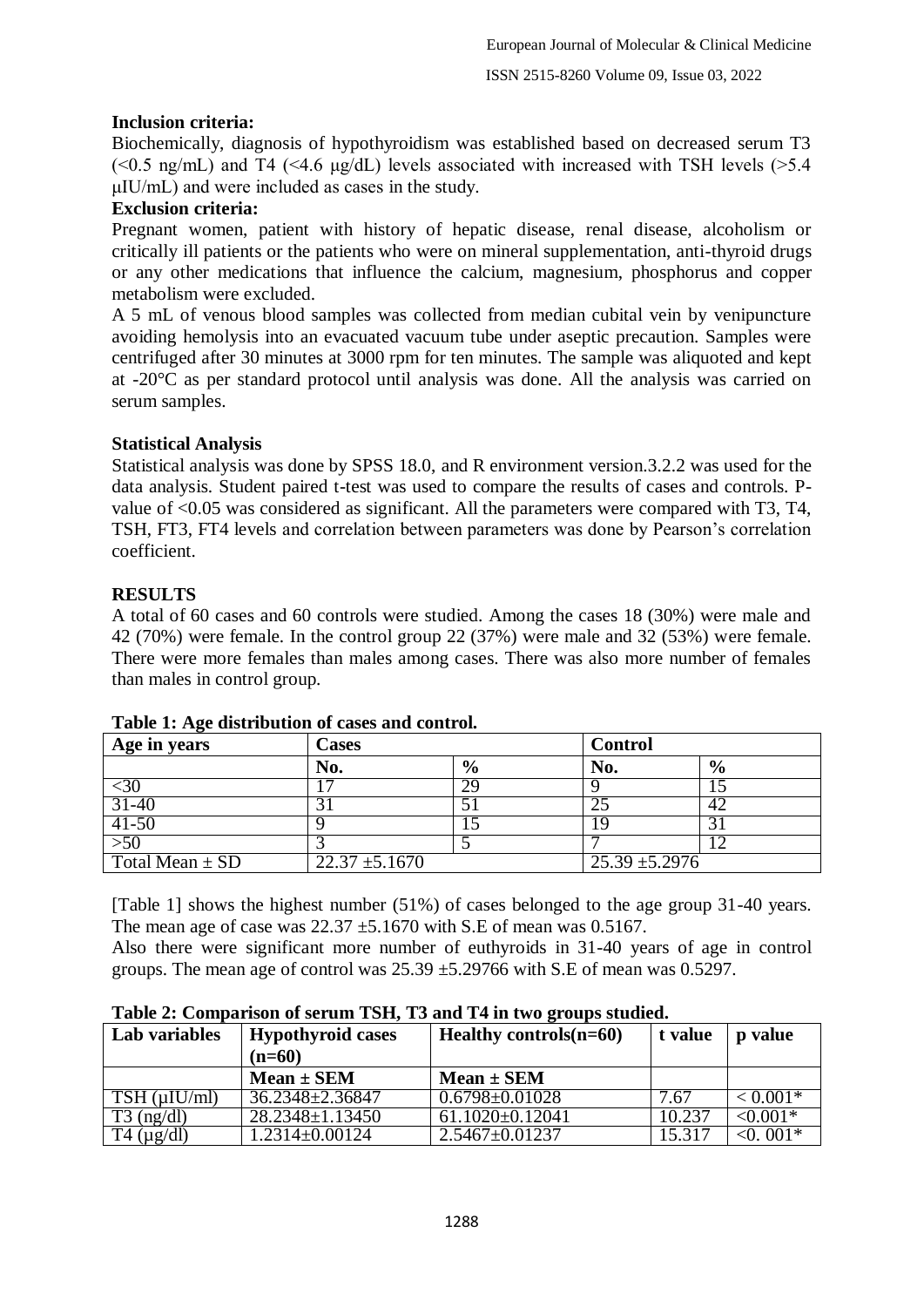[Table 2] shows when serum levels of TSH, T3 and T4 of cases and controls were compared a significant variation was seen. Serum TSH levels in Hypothyroid cases were found to be significantly increased when compared to healthy controls  $(p<0.001)$ . Serum levels of T3 andT4 in hypothyroid cases were found to be significantly decreased when compared to healthy controls ( $p<0.001$ ).

**Table 3: Comparison of serum Sodium (Na), Potassium (K) and Calcium (Ca) levels in cases and controls.**

| Lab variables        | <b>Hypothyroid</b>  | <b>Healthy</b>        | t value | p value       |
|----------------------|---------------------|-----------------------|---------|---------------|
|                      | $cases(n=60)$       | $controls(n=60)$      |         |               |
|                      | <b>Mean</b> ±SEM    | <b>Mean</b> ±SEM      |         |               |
| Sodium(meq/L)        | 75.224±0.1034       | $80.0120 \pm 0.01023$ | 19.3642 | $< 0.001*$    |
| Potassium( $meq/L$ ) | $1.5941 \pm 0.0048$ | $1.7349 \pm 0.0049$   | 14.138  | $\leq 0.001*$ |
| Calcium(mg/dl)       | $4.3485 \pm 0.0041$ | $4.9647\pm0.0012$     | 15.297  | $< 0.001*$    |

[Table 3] shows when serum levels of sodium, potassium and calcium of cases and controls were compared a significant variation was seen. The levels of calcium and sodium were significantly decreased in cases when compared to controls  $(p<0.001)$ . Serum potassium levels were found to be less than that of controls and difference was statistically significant  $(p<0.001)$ .

| Lab variables        | <b>Hypothyroid</b>  | <b>Healthy</b>      | t value | <b>p</b> value |
|----------------------|---------------------|---------------------|---------|----------------|
|                      | $cases(n=60)$       | $controls(n=60)$    |         |                |
|                      | $Mean \pm SEM$      | $Mean \pm SEM$      |         |                |
| Phosphorus $(mg/dl)$ | $1.8467 \pm 0.0013$ | $1.6487 \pm 0.0215$ | 4.36    | $< 0.001*$     |
| Magnesium(mg/dl)     | $.0438 \pm 0.0048$  | 1.0137±0.0043       | 9.69    | ${<}0.001*$    |

|  |  |  | Table 4: Comparison of serum Magnesium and Phosphorus levels in cases and controls. |
|--|--|--|-------------------------------------------------------------------------------------|
|  |  |  |                                                                                     |

[Table 4] shows when serum levels of phosphorus and magnesium of cases and controls were compared a significant variation was seen. Among the minerals, phosphorus and magnesium levels in serum were elevated in patients with hypothyroidism when compared to controls and the difference was statistically significant  $(p<0.001)$ .

# **DISCUSSION**

Thyroid hormone is a central regulator of body hemodynamics, thermoregulation and metabolism. Therefore, it has an influence on renal hemodynamics, glomerular filtration and electrolyte handling.<sup>[12]</sup> Thyroid hormone affects the glomerular filtration rate and blood flow and has a direct effect on  $\tilde{C}a$  and Mg resorption.<sup>[13]</sup> Our study demonstrated a significant low level of serum calcium in cases then controls. In the present study the serum phosphorous levels were markedly increased in cases of hypothyroidism as compared to healthy controls (p value<0.001). There was a significant positive correlation between TSH and serum phosphorous levels and significant negative correlation between TSH and serum calcium level. Total magnesium levels in serum were found to be significantly lowered in hypothyroid patients when compared to controls and there was a significant negative correlation between TSH and magnesium level.

Thyroid hormone is essential for normal growth and maturation of the skeleton. In hypothyroidism there is a depressed turnover due to impaired mobilization of calcium into the bone that leads to decrease blood calcium level. In hypothyroidism, there is also an increased production of thyroid calcitonin which promotes the tubular reabsorption of phosphate and favors the tubular excretion of calcium which lead to hypocalcemia and hyperphosphatemia. In hypothyroidism there is hypomagnesaemia because of urinary output and fractional excretion of magnesium through urine. Suneel B et al. studied mineral status in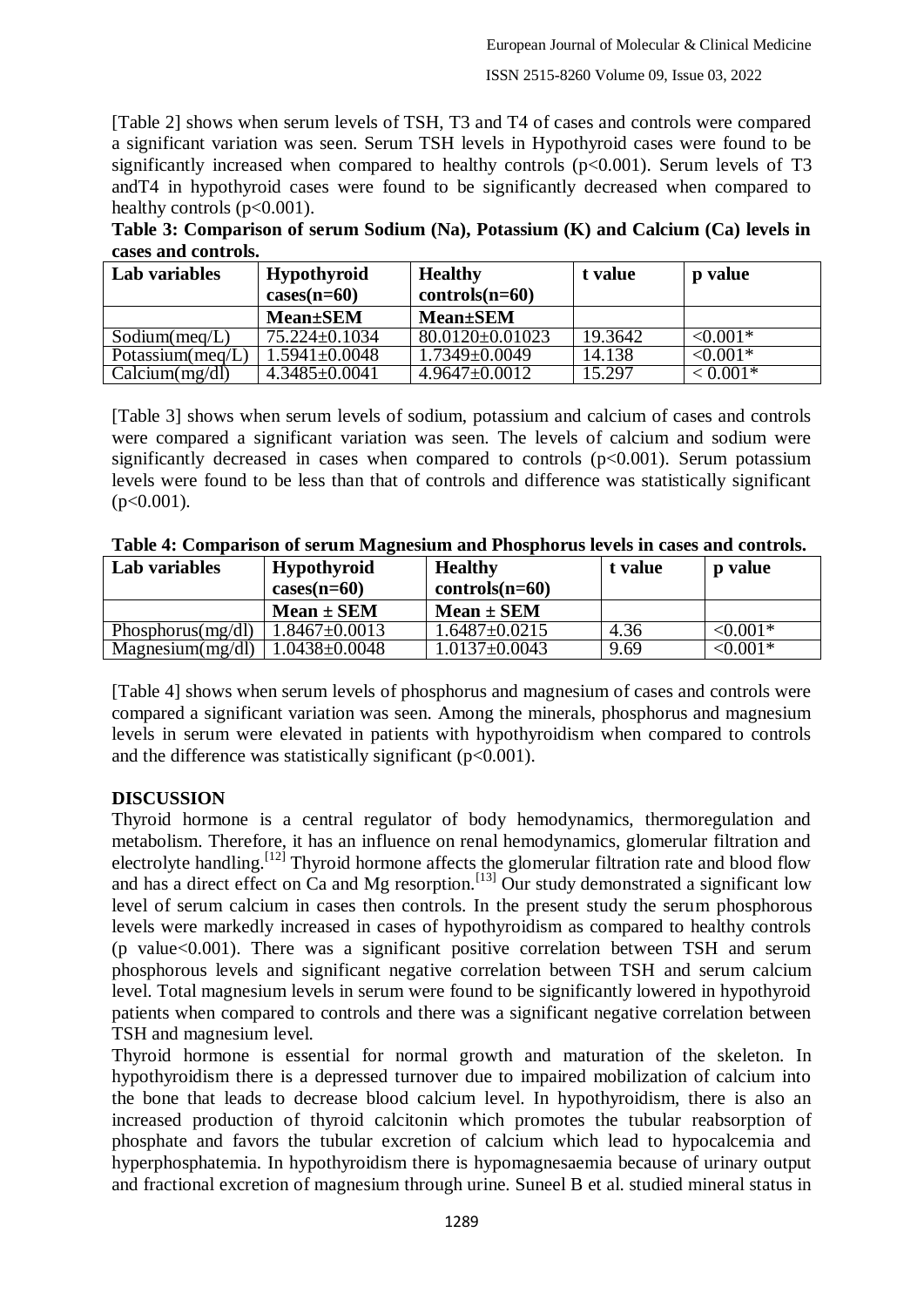patients of thyroid disorders (Hypo and Hyper) and found decreased calcium and increase phosphorous level in hypothyroidism, mainly due to influence of PTH and calcitonin. Magnesium level is reduced due to influence on GFR and decreased clearance. In hypothyroidism there is an increased renal blood flow leading to high clearance of magnesium from the kidneys. So, low levels of magnesium will be causing hypomagnesemia.<sup>[14]</sup>

Roopa M et al. and Jaskiran K et al. studied changes in electrolyte profile in patient with hypothyroid and reported that calcium level is significantly reduced and magnesium and phosphorous level is increased in patient with hypothyroidism. It was also found that there was a significant positive correlation between serum TSH and magnesium and phosphorous level. At same time there was a significant negative correlation between TSH and calcium level.<sup>[15,16]</sup> Thyroxin normally regulates blood calcium level by releasing calcium from cells, by decreasing thyroxin level in blood, less thyroxin enters the cells and less calcium is released leading to hypocalcemia.[15] Abbas MM et al. also had shown decrease in serum calcium level and increase in magnesium as well as phosphorous level in women with subclinical hypothyroidism.<sup>[8]</sup> Alcalde et al. reported that thyroid hormones regulate phosphorous metabolism. In the study, phosphorous level is increased significantly in Subclinical hypothyroid subjects than in control group.<sup>[17]</sup> Schwarz C et al. in their study of 9012 patients found that, there was a significant positive correlation between serum TSH and phosphate level.

Phosphates levels were higher in cases with elevated TSH then in controls.<sup>[18]</sup> Al Tonsi et al. in their study found altered serum phosphates concentrations in patients with thyroid disorders. Their result also indicated a significantly elevated phosphate levels in the hypothyroid patients, which are also in accordance to our study.<sup>[9]</sup> Kadhem H had shown reduced total and ionized magnesium in patient with hypothyroidism along with study of lipid profile.<sup>[19]</sup> Shivaleela M B et al. studied serum calcium and phosphorous level in thyroid dysfunction patients and found low calcium and phosphorous in hypothyroid patients.<sup>[6]</sup> In a study done by Frizel et al., both plasma ionized magnesium and total magnesium levels were increased in hypothyroidism.<sup>[20]</sup> Mane AY et al. had shown lower level of total calcium, ionized calcium and magnesium in hypothyroidism. Also opposite changes was observed in hyperthyroidism patients. Thyroid hormones affect bone metabolism by altering normal bone remodeling processes. Lower serum magnesium level in hypothyroid patients is due to impaired magnesium homeostasis.<sup>[21]</sup> Based on the findings of the study it is inferred that mineral metabolism is intimately associated with thyroid hormone.

Thyroid hormone determines the mineral pool in the blood by influencing mobilization of minerals like calcium and phosphorous, in to the blood and also by influencing their clearance through urinary excretion due to its effect on GFR or renal plasma flow. Low levels of calcium in hypothyroid cases reflect poor metabolism of calcium. Low levels of magnesium reflect influence of thyroid hormone on GFR and thereby clearance of these minerals by filtration. The treatment modalities can also be framed while treating hypo and hyperthyroidism patients keeping in view of the altered mineral metabolism. Our study is limited by the retrospective design and limited number of patients. Additionally, the list of potential confounders for above mineral disturbances is long which need to be studied in details. Also there are many markers associated with above minerals like vitamin D concentration, PTH level, calcitonin level in such patients which can also be studied for better understanding.

# **CONCLUSION**

Our study demonstrated that hypothyroid patients show low serum total calcium, total magnesium and increased serum phosphorous levels as compared to healthy control. Hence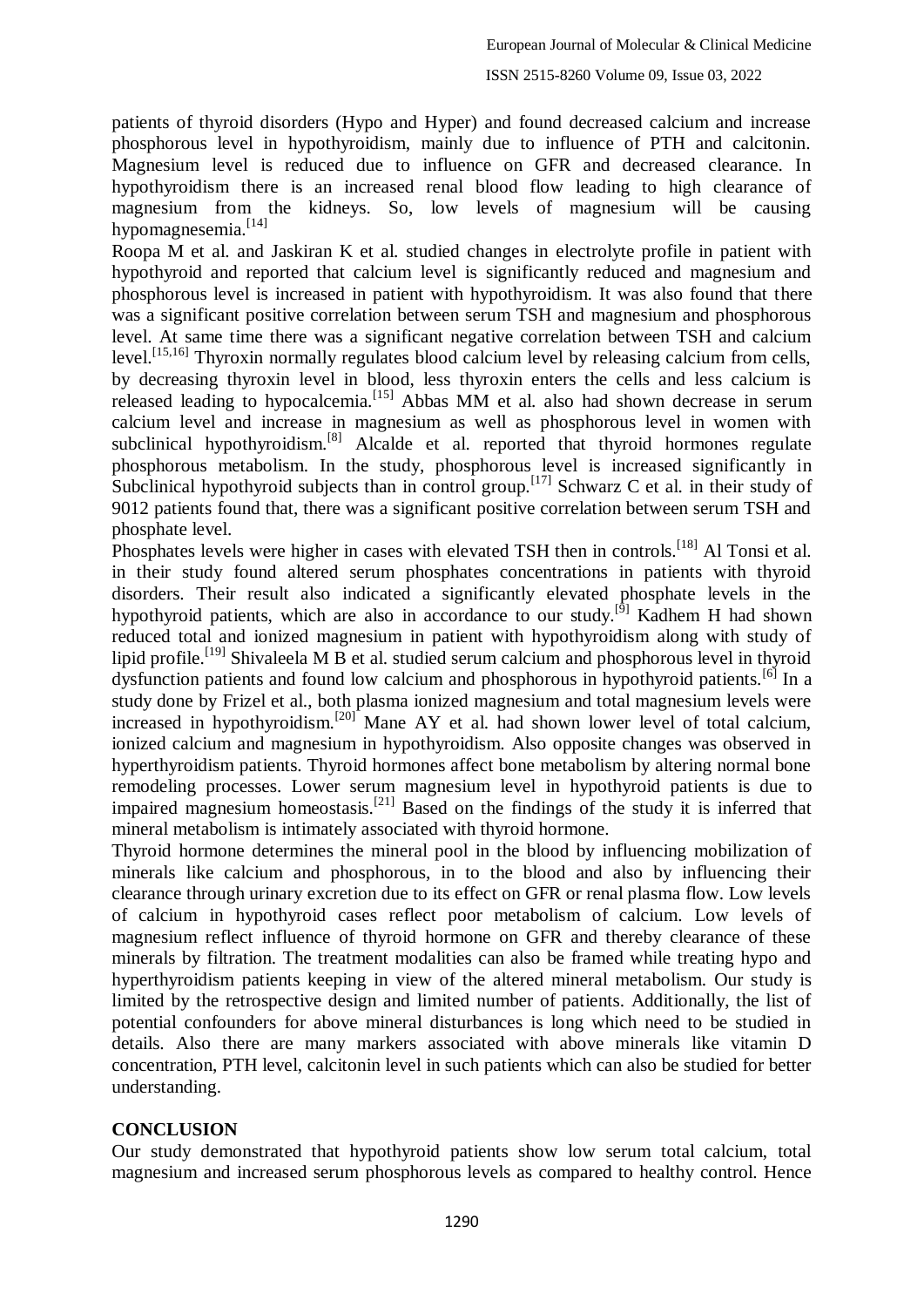monitoring of serum levels of these minerals during the follow up of hypothyroid patients will be of great benefit. Also, such disturbances need to be monitored at least once or twice per year and treated appropriately to avoid the ill effects resulting from the changes in their serum levels. We would likely to elaborate our study to a larger cross-sectional population, keeping in mind the importance of minerals in the metabolism of thyroid hormones.

# **REFERENCES**

- 1. Abedelmula M, Abdealla, Fadwa As. Serum Electrolytes and Bone Mineral Status in Sudanese Patients with Thyroid Dysfunction. Neelain Medical Journal. 2013; 3(12):52- 60.
- 2. Acharya, Sourya, Samarth Shukla, Amol Andhale, and Vidyashreehulkoti. "Hashimoto's Encephalopathy (He) Early Manifestation of Impending Thyroid Storm." Journal of Evolution of Medical and Dental Sciences-Jemds 9, No. 30 (July 27, 2020): 2164–65.
- 3. Arvind Bharti, Shailaza Shrestha, Rahul Rai and Mukesh Kumar Singh. Assessment of Serum Minerals and Electrolytes in Thyroid Patients. Ijasr. 2015; 01(6):259-263
- 4. B. Suneel, D.R. Nagendra, R.R. Aparna, D. Balakrishna, and J.N. Naidu Mineral Status in Thyroid Disorders (Hypo & Hyper) International Journal of Applied Biology and Pharmaceutical Technology.2011; 2(4):423-429.
- 5. Christoph Schwarza, Alexander Benediktleichtle, Spiros A, Georg Martin F, Heinsz, Aristmenisk, Gregor L. Thyroid Function and Serum Electrolytes. Swiss Medical Weekly.2012; 13669 – 142
- 6. D. Sridevi, Amrut A Dambal, Sidrah, Anila Sushma Challa, Samata K. Padaki. A Study of Serum Magnesium, Calcium and Phosphorus in Hypothyroidism. Ijcbr 2016; 3(2):236-239.
- 7. Dixit, Anubhuti, Mahalaqua Nazli Khatib, Shilpa Gaidhane, Abhay M. Gaidhane, and Zahiruddin Quazi Syed. "Assessment of Serum Lipid Profile in Patients with Thyroid Disorders in a Rural Backdrop of Central India." Medical Science 24, No. 101 (February 2020): 1–11.
- 8. Fakhar Un Nisa, Asim Mumtaz, Muhammad Ikram Ulla, Muhammed Atif and Waqas Sami. Determination of Serum Zinc and Magnesium Levels in Patients with Hypothyroidism. Trace Elements and Electrolytes. 2014; 1-5.
- 9. Jaskin Kaur, Naveed Ahemad, Akash Gupta. Changes in the Electrolyte Profile of Patient Having Hypothyroidism. J Med Sci Clin Res 2014; 2(4):633-637.
- 10. Kavitha M M, Pujar S, Hiremath C S, Shankar Prasad, Mahanthesh Evaluation Of Serum Electrolytes In Hypothyroid Patients. Med Pulse – Int Med J 2014; 1(8):393- 395.
- 11. Kombe, Pooja, and Vaishali Kuchewar. "Evaluation of Effect of Kanchanar Guggul in Sub-Clinical Hypothyroidism With Respect To Agnimandya." International Journal of Ayurvedic Medicine 10, No. 4 (December 2019): 310–16.
- 12. Kumar, Sunil, Shraddha Jain, Sachin Agrawal, and Akshayhonmode. "Impact of Serum Magnesium Levels in Critically Ill Elderly Patients-A Study in a Rural Teaching Hospital." Journal of Clinical Gerontology & Geriatrics 7, No. 3 (September 2016): 104–8.
- 13. Morey, Amruta, Bhushan Madke, and Adarshlata Singh. "Effect of Isotretinoin on Thyroid Function Test in Acne Patients." Journal of Clinical and Diagnostic Research 14, No. 9 (September 2020).
- 14. Murgod R, Soans G. Changes in Electrolyte and Lipid Profile in Hypothyroidism. International Journal of Life Science and Pharma Research 2012; 2(3):185-194.